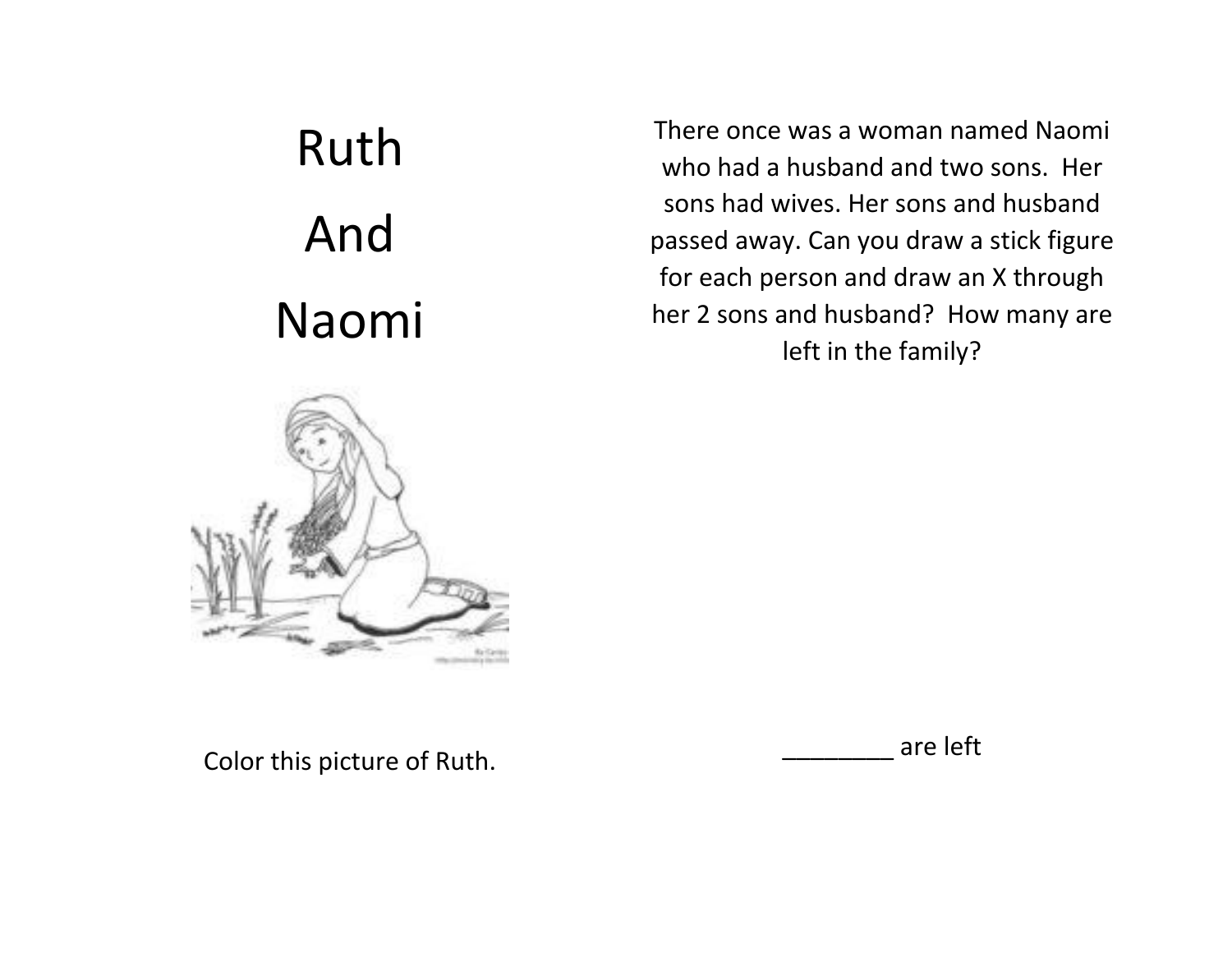The girls decided to move back to Naomi's home. One of her son's wives stayed and one went with her because she loved her very much. Can you make a heart to show how much she loved her?

Ruth and Naomi traveled a long way to get back home. When they got there Ruth got a job picking wheat. Can you count the wheat?



[This Photo](http://pngimg.com/download/36381) by Unknown Author is licensed unde[r CC BY-NC](https://creativecommons.org/licenses/by-nc/3.0/)

Pieces of Wheat